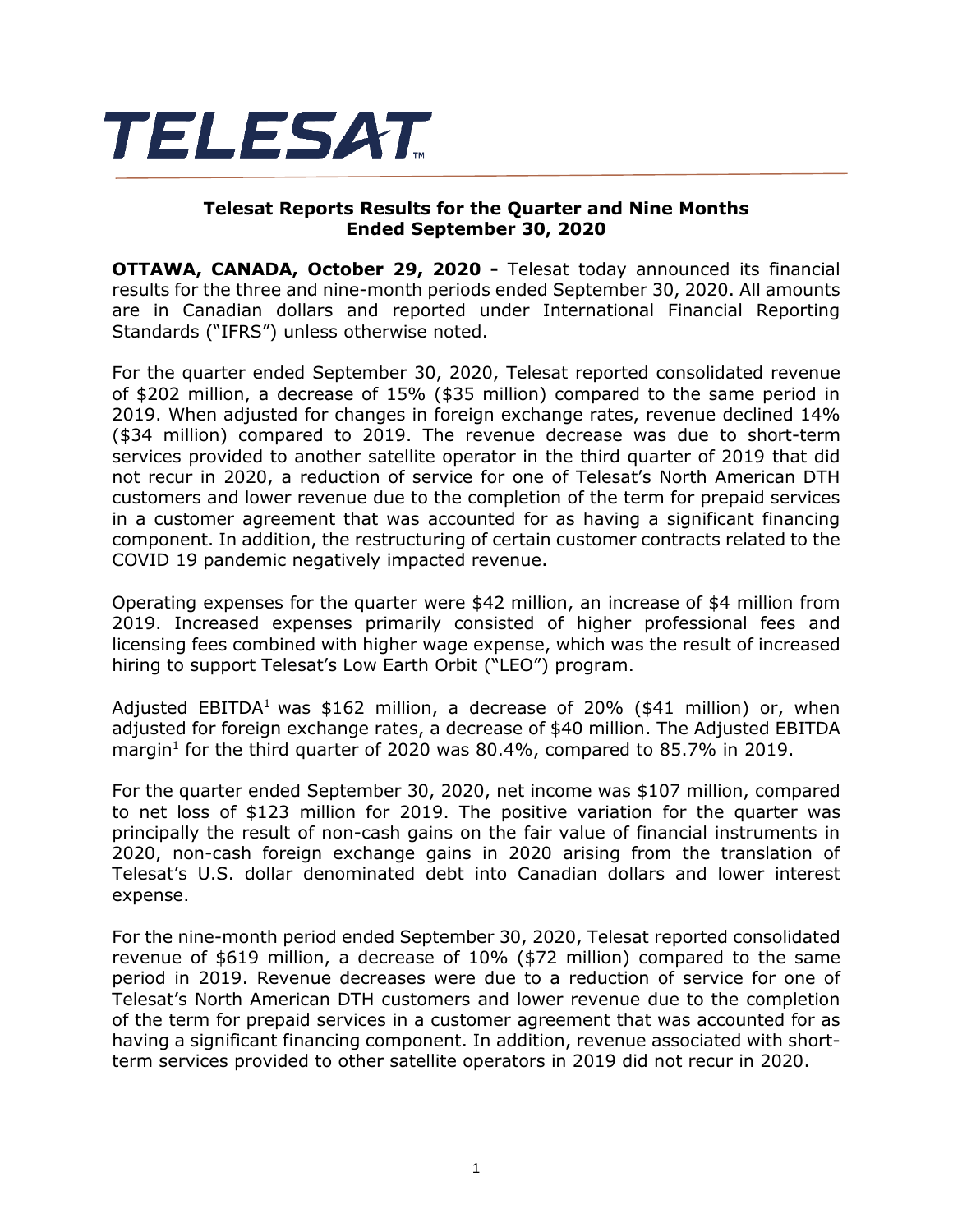Operating expenses for the nine-month period were \$134 million, an increase of \$19 million from 2019. The increase is substantially attributable to compensation and professional fees associated with the LEO program, provision for bad debts as previously disclosed and higher in-orbit insurance.

Adjusted EBITDA<sup>1</sup> was \$493 million, a decrease of  $16\%$  (\$95 million) or, when adjusted for foreign exchange rates, a decrease of \$93 million. The Adjusted EBITDA margin<sup>1</sup> for the first nine months of 2020 was 79.7%, compared to 85.1% in 2019.

For the nine months ended September 30, 2020, net loss was \$9 million, compared to net income of \$185 million for 2019. The negative variation for the period was principally the result of non-cash foreign exchange losses in 2020, arising from the translation of Telesat's U.S. dollar denominated debt into Canadian dollars compared to foreign exchange gains in 2019, offset by lower interest expense, smaller losses on changes in the fair value of financial instruments, and lower taxes.

"Our reduced revenue and Adjusted EBITDA $1$  over the first three quarters of this year relative to the prior period are the result of a number of factors that we have disclosed previously, including the non-renewal late last year of a North American DTH contract, the end of the revenue amortization period of another contract, a dearth of opportunities for the provision of short-term satellite services, and the adverse impact of COVID-19 on our customers providing broadband to the aeronautical and maritime markets," commented Dan Goldberg, Telesat's President and CEO. "Having said that, the overwhelming majority of our revenues has been unaffected by the pandemic and we continue to have robust operating margins and cash flow, which are underpinned by our significant contractual backlog. In addition, we are making substantial progress on the development of our revolutionary LEO satellite constellation as well as our other strategic objectives, including leveraging our valuable spectrum rights."

# **Business Highlights**

- ▲ At September 30, 2020:
	- Telesat had contracted backlog<sup>2</sup> for future services of approximately \$2.8 billion.
	- Fleet utilization was 81%.

Telesat's quarterly report on Form 6-K for the quarter ended September 30, 2020, has been filed with the United States Securities and Exchange Commission ("SEC") and may be accessed on the SEC's website at [www.sec.gov.](http://www.sec.gov/)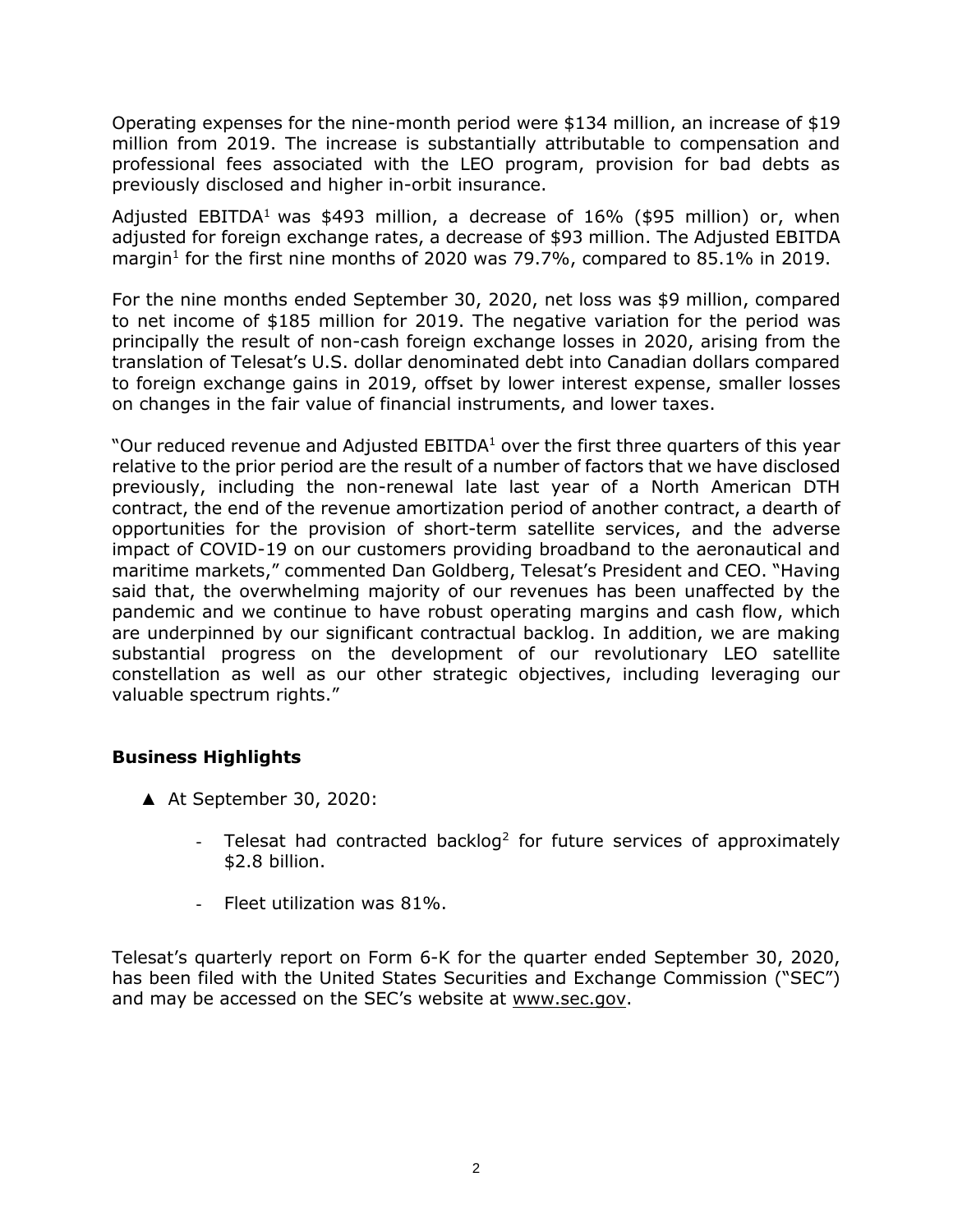## **Conference Call**

Telesat has scheduled a conference call on Thursday, October 29, 2020, at 10:30 a.m. ET to discuss its financial results for the three and nine-month periods ended September 30, 2020. The call will be hosted by Daniel S. Goldberg, President and Chief Executive Officer, and Andrew Browne, Chief Financial Officer, of Telesat.

The toll-free dial-in number for the teleconference is +1 800 952 5114. Callers outside of North America should dial +1 416 641 6104. The conference event service confirmation number is: 4342827. The access code is 9600987 followed by the number sign (#). Please allow at least 15 minutes prior to the scheduled start time to connect to the teleconference.

#### Dial-in Audio Replay:

A replay of the teleconference will be available one hour after the end of the call on October 29, 2020 until 11:59 p.m. ET on November 12, 2020. To access the replay, please call +1 800 408 3053. Callers from outside North America should dial +1 905 694 9451. The access code is 5616479 followed by the number sign  $(#)$ .

## **About Telesat**

Backed by a legacy of engineering excellence, reliability and industry-leading customer service, Telesat has grown to be one of the largest and most successful global satellite operators. Telesat works collaboratively with its customers to deliver critical connectivity solutions that tackle the world's most complex communications challenges, providing powerful advantages that improve their operations and drive growth. Telesat LEO, our Low Earth Orbit network will revolutionize global broadband connectivity by delivering a combination of high capacity, security, resiliency and affordability with ultra-low latency and fiber-like speeds.

Privately held and headquartered in Ottawa, Canada with offices and facilities around the world, Telesat's principal shareholders are Canada's Public Sector Pension Investment Board and Loral Space & Communications Inc. (NASDAQ: LORL). For more information, visit [www.telesat.com.](http://www.telesat.com/)

#### **Media contact:**

Michael Bolitho Telesat +1.613.748.8828 ir@telesat.com

## **Forward-Looking Statements Safe Harbor**

This news release contains statements that are not based on historical fact and are ''forward-looking statements'' within the meaning of the Private Securities Litigation Reform Act of 1995. When used in this news release, the words "making progress", "continuing", and "development", or other variations of these words or other similar expressions are intended to identify forward-looking statements and information.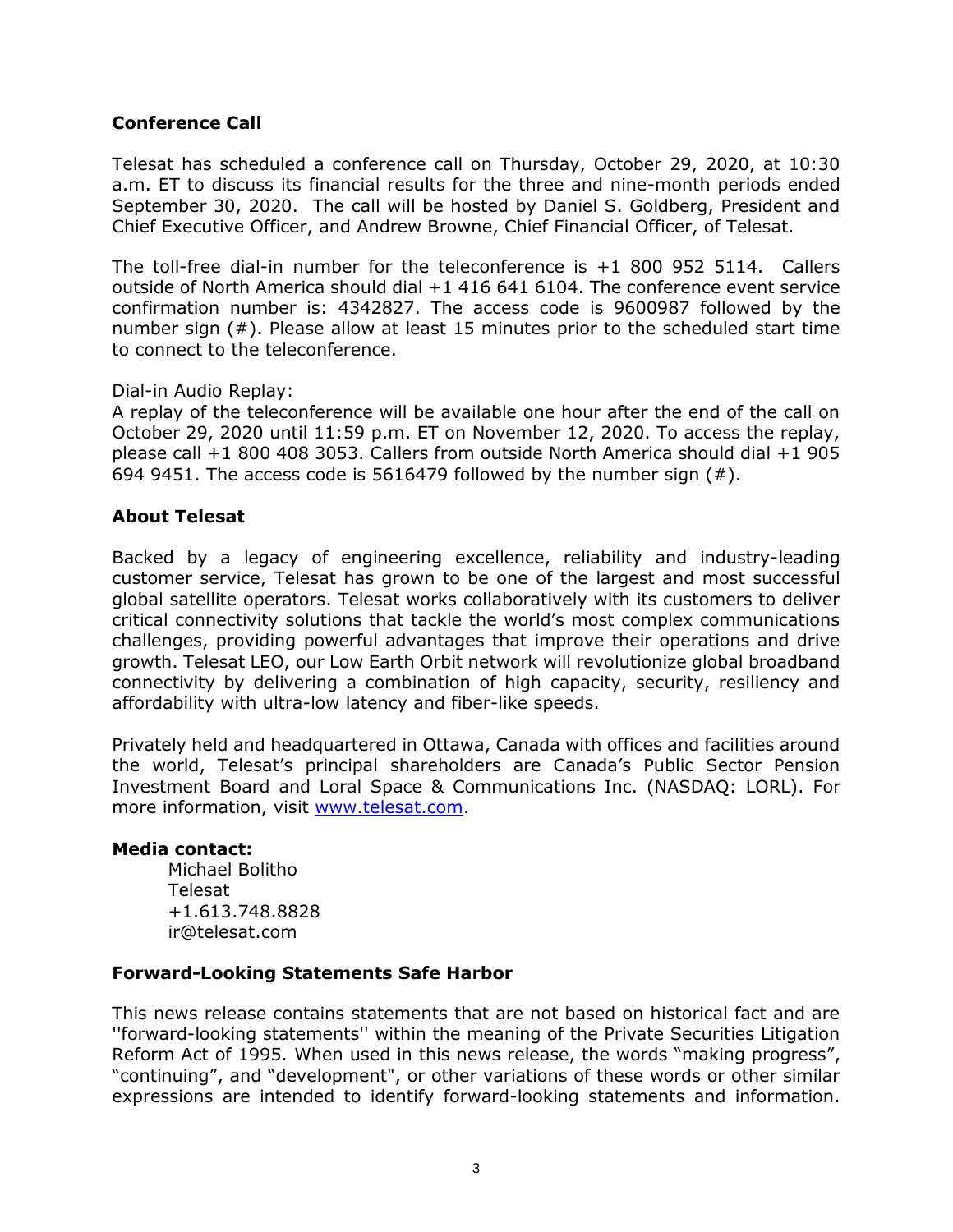Actual results may differ materially from the expectations expressed or implied in the forward-looking statements as a result of known and unknown risks and uncertainties. Detailed information about some of the known risks and uncertainties is included in the "Risk Factors" sections of Telesat Canada's Annual Report on Form 20-F for the fiscal year ended December 31, 2019 and in Telesat Canada's Quarterly Report on Form 6-K for the quarters ending March 31, 2020, June 30, 2020, and September 30, 2020, all of which can be obtained from the SEC website.

Known risks and uncertainties include but are not limited to: risks associated with operating satellites and providing satellite services, including satellite construction or launch delays, launch failures, in-orbit failures or impaired satellite performance, the impact of COVID-19 on Telesat's business and the economic environment, the ability to successfully deploy an advanced global LEO satellite constellation, the availability of government and/or other funding for the LEO satellite constellation, the receipt of proceeds in relation to the re-allocation of C-band spectrum, volatility in exchange rates, the ability to expand our existing satellite utilization and risks associated with domestic and foreign government regulation. The foregoing list of important factors is not exhaustive. The information contained in this news release reflects Telesat's beliefs, assumptions, intentions, plans and expectations as of the date of this news release. Except as required by law, Telesat disclaims any obligation or undertaking to update or revise the information herein.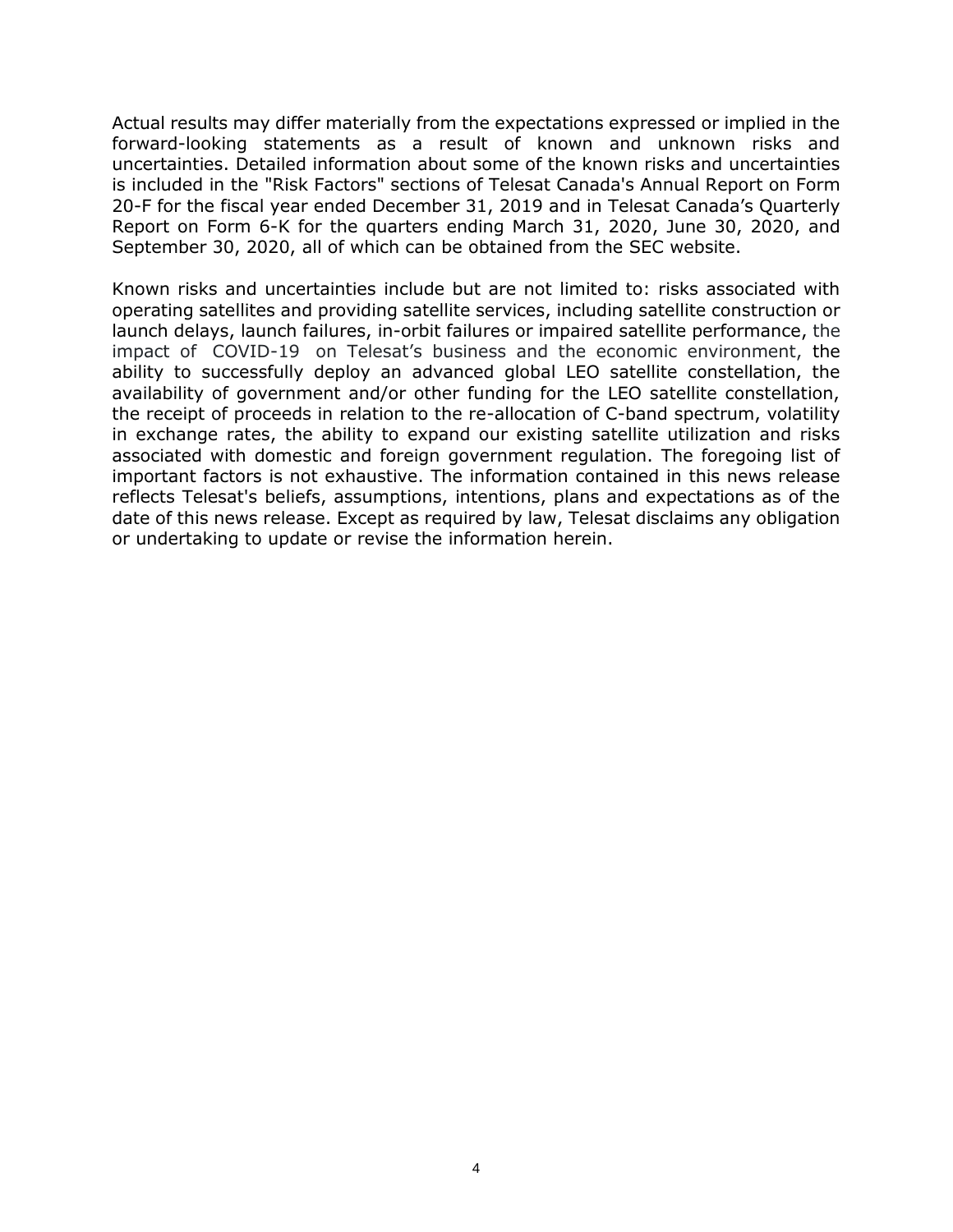## **Telesat Canada Unaudited Interim Condensed Consolidated Statements of Income (Loss) For the periods ended September 30**

|                                                               | Three months |           |    |            | <b>Nine Months</b> |            |    |            |
|---------------------------------------------------------------|--------------|-----------|----|------------|--------------------|------------|----|------------|
| (in thousands of Canadian dollars)                            |              | 2020      |    | 2019       |                    | 2020       |    | 2019       |
| Revenue                                                       | \$           | 202,053   | \$ | 237,117    | \$                 | 618,560    | \$ | 690,729    |
| Operating expenses                                            |              | (42,185)  |    | (37, 798)  |                    | (133, 712) |    | (114, 871) |
| Depreciation                                                  |              | (55, 597) |    | (62, 406)  |                    | (166, 819) |    | (187, 281) |
| Amortization                                                  |              | (4,289)   |    | (6, 430)   |                    | (12,906)   |    | (18, 536)  |
| Other operating losses, net                                   |              | (34)      |    | (60)       |                    | (246)      |    | (147)      |
| Operating income                                              |              | 99,948    |    | 130,423    |                    | 304,877    |    | 369,894    |
| Interest expense                                              |              | (50, 116) |    | (63, 897)  |                    | (155, 917) |    | (194, 169) |
| Interest and other income                                     |              | 875       |    | 5,514      |                    | 6,667      |    | 15,490     |
| Gain (loss) on changes in fair value of financial instruments |              | 5,715     |    | (144, 524) |                    | (38,884)   |    | (64, 361)  |
| Gain (loss) on foreign exchange                               |              | 66,334    |    | (30,351)   |                    | (99,088)   |    | 98,427     |
| Income (loss) before tax                                      |              | 122,756   |    | (102, 835) |                    | 17,655     |    | 225,281    |
| Tax expense                                                   |              | (15, 736) |    | (19,845)   |                    | (27, 100)  |    | (40, 592)  |
| Net income (loss)                                             | \$           | 107,020   | \$ | (122, 680) | \$                 | (9, 445)   | \$ | 184,689    |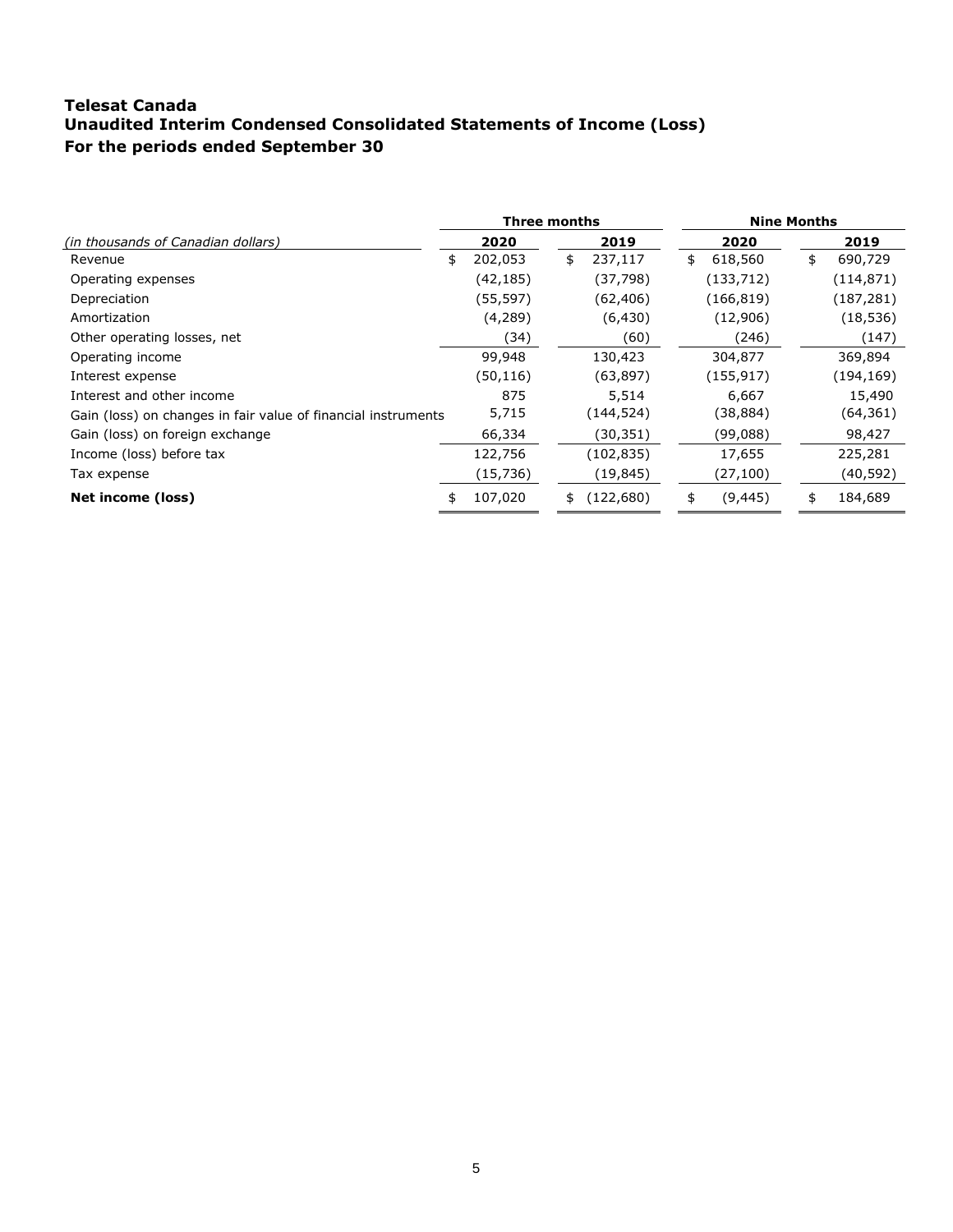# **Telesat Canada Unaudited Interim Condensed Consolidated Balance Sheets**

| (in thousands of Canadian dollars)                       | September 30,<br>2020 | December 31,<br>2019 |  |  |
|----------------------------------------------------------|-----------------------|----------------------|--|--|
| <b>Assets</b>                                            |                       |                      |  |  |
| Cash and cash equivalents                                | \$<br>1,242,315       | \$<br>1,027,222      |  |  |
| Trade and other receivables                              | 61,136                | 64,062               |  |  |
| Other current financial assets                           | 562                   | 210                  |  |  |
| Prepaid expenses and other current assets                | 12,654                | 43,724               |  |  |
| <b>Total current assets</b>                              | 1,316,667             | 1,135,218            |  |  |
| Satellites, property and other equipment                 | 1,387,115             | 1,458,933            |  |  |
| Deferred tax assets                                      | 15,018                | 12,412               |  |  |
| Other long-term financial assets                         | 31,810                | 57,730               |  |  |
| Other long-term assets                                   | 7,921                 | 8,264                |  |  |
| Intangible assets                                        | 786,409               | 802,791              |  |  |
| Goodwill                                                 | 2,446,603             | 2,446,603            |  |  |
| <b>Total assets</b>                                      | 5,991,543<br>\$       | 5,921,951<br>\$      |  |  |
|                                                          |                       |                      |  |  |
| <b>Liabilities</b>                                       |                       |                      |  |  |
| Trade and other payables                                 | \$<br>21,992          | 26,247<br>\$         |  |  |
| Other current financial liabilities                      | 61,901                | 38,281               |  |  |
| Other current liabilities                                | 93,133                | 72,315               |  |  |
| Current indebtedness<br><b>Total current liabilities</b> | 24,974                | 24,408               |  |  |
|                                                          | 202,000<br>3,763,119  | 161,251              |  |  |
| Long-term indebtedness<br>Deferred tax liabilities       | 320,477               | 3,688,391<br>348,762 |  |  |
| Other long-term financial liabilities                    | 37,290                | 42,511               |  |  |
| Other long-term liabilities                              | 401,436               | 435,711              |  |  |
| <b>Total liabilities</b>                                 | 4,724,322             | 4,676,626            |  |  |
|                                                          |                       |                      |  |  |
| <b>Shareholders' Equity</b>                              |                       |                      |  |  |
| Share capital                                            | 154,895               | 154,895              |  |  |
| Accumulated earnings                                     | 1,021,610             | 1,031,055            |  |  |
| Reserves                                                 | 90,716                | 59,375               |  |  |
| <b>Total shareholders' equity</b>                        | 1,267,221             | 1,245,325            |  |  |
| <b>Total liabilities and shareholders' equity</b>        | \$<br>5,991,543       | \$<br>5,921,951      |  |  |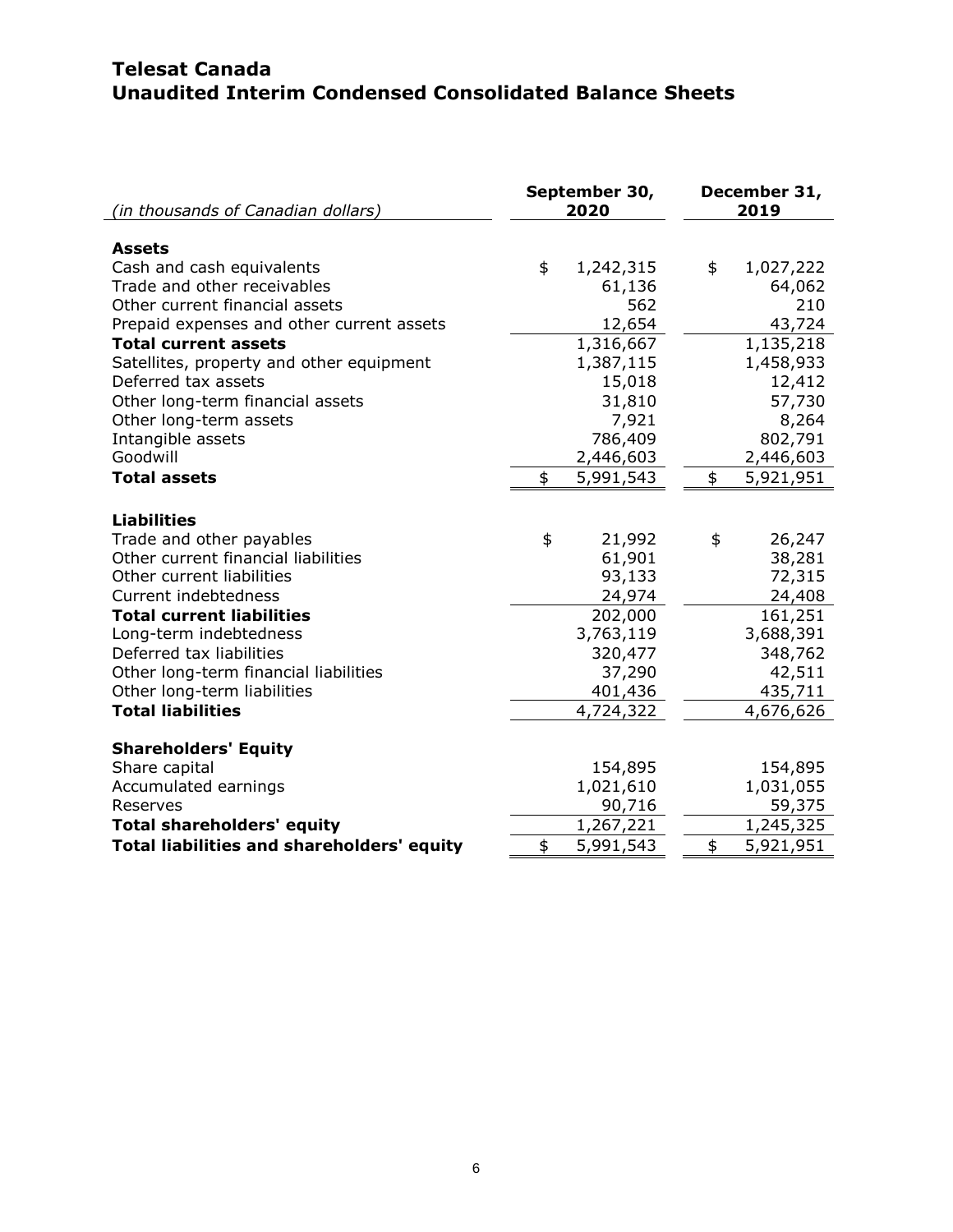# **Telesat Canada Unaudited Interim Condensed Consolidated Statements of Cash Flows For the nine months ended September 30**

| (in thousands of Canadian dollars)                                                    | 2020            | 2019          |
|---------------------------------------------------------------------------------------|-----------------|---------------|
| Cash flows from operating activities                                                  |                 |               |
| Net (loss) income                                                                     | \$<br>(9, 445)  | \$<br>184,689 |
| Adjustments to reconcile net (loss) income to cash flows from<br>operating activities |                 |               |
| Depreciation                                                                          | 166,819         | 187,281       |
| Amortization                                                                          | 12,906          | 18,536        |
| Tax expense                                                                           | 27,100          | 40,592        |
| Interest expense                                                                      | 155,917         | 194,169       |
| Interest income                                                                       | (6, 761)        | (15, 573)     |
| Loss (gain) on foreign exchange                                                       | 99,088          | (98, 427)     |
| Loss on changes in fair value of financial instruments                                | 38,884          | 64,361        |
| Share-based compensation                                                              | 7,160           | 10,548        |
| Loss on disposal of assets                                                            | 246             | 147           |
| Other                                                                                 | (45, 474)       | (84, 298)     |
| Income taxes paid, net of income taxes received                                       | (35, 221)       | (64,064)      |
| Interest paid, net of interest received                                               | (120, 576)      | (124, 744)    |
| Operating assets and liabilities                                                      | 9,046           | (13, 029)     |
| Net cash from operating activities                                                    | 299,689         | 300,188       |
| Cash flows used in investing activities                                               |                 |               |
| Purchases for satellite programs                                                      | (64, 810)       | (2,950)       |
| Purchase of property and other equipment                                              | (13, 235)       | (6, 377)      |
| Purchase of intangible assets                                                         | (30)            | (27, 518)     |
| Net cash used in investing activities                                                 | (78, 075)       | (36, 845)     |
| Cash flows used in financing activities                                               |                 |               |
| Repayment of indebtedness                                                             | (19, 197)       | (23, 436)     |
| Payments of principal on lease liabilities                                            | (1,215)         | (913)         |
| Satellite performance incentive payments                                              | (6, 877)        | (7, 349)      |
| Government grant received                                                             | 6,120           |               |
| Dividends paid on Director Voting preferred shares                                    |                 | (10)          |
| Net cash used in financing activities                                                 | (21, 169)       | (31, 708)     |
| Effect of changes in exchange rates on cash and cash<br>equivalents                   | 14,648          | (21, 718)     |
| Increase in cash and cash equivalents                                                 | 215,093         | 209,917       |
| Cash and cash equivalents, beginning of period                                        | 1,027,222       | 768,433       |
| Cash and cash equivalents, end of period                                              | \$<br>1,242,315 | \$<br>978,350 |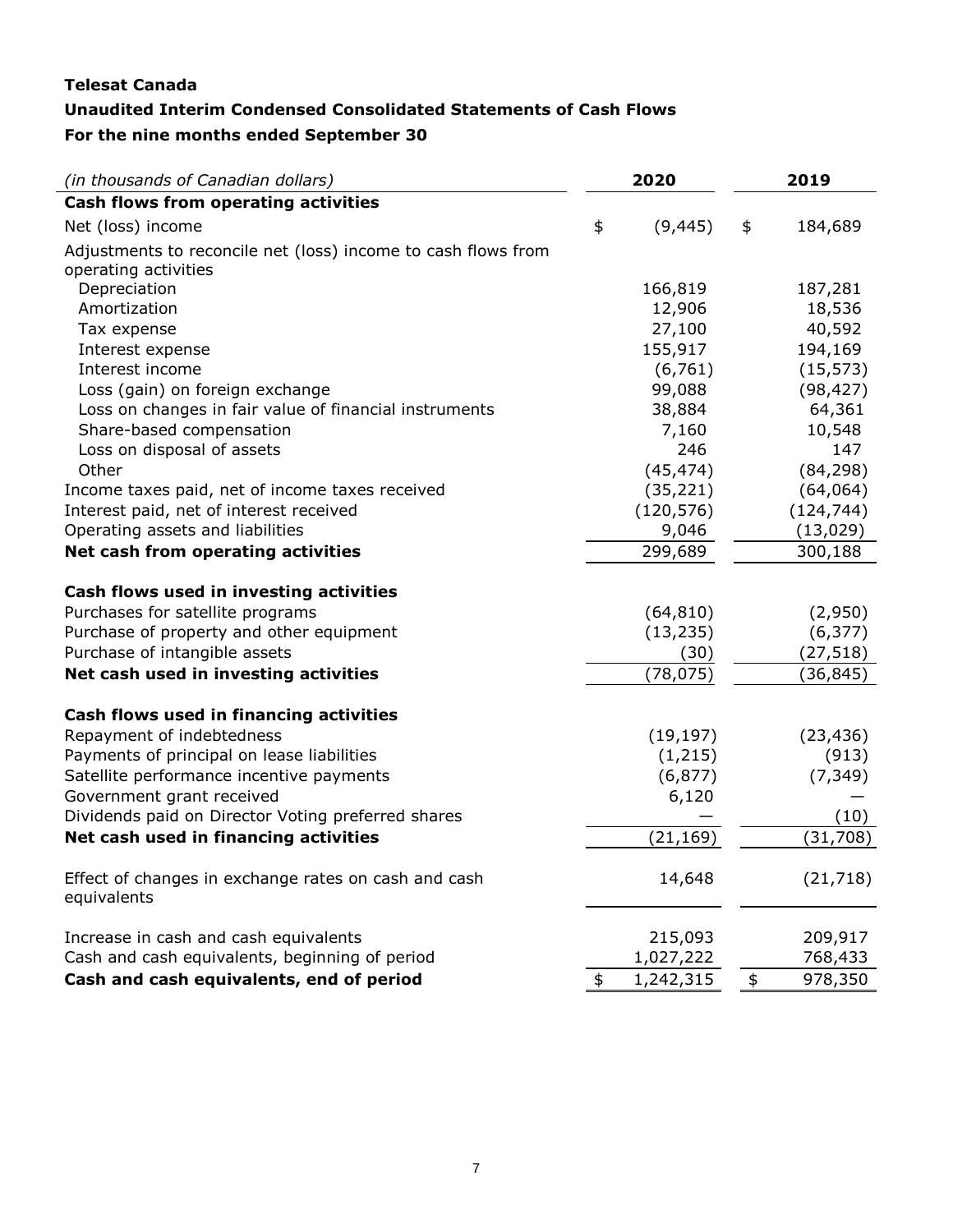#### Telesat's Adjusted EBITDA margin $(1)$ :

|                                                                  | Three months ended September 30, |           |    | Nine months ended September 30, |    |          |      |           |  |
|------------------------------------------------------------------|----------------------------------|-----------|----|---------------------------------|----|----------|------|-----------|--|
| (in thousands of Canadian<br>dollars) (unaudited)                | 2020                             |           |    | 2019                            |    | 2020     | 2019 |           |  |
| Net income (loss)                                                | \$                               | 107,020   | \$ | (122, 680)                      | \$ | (9, 445) | \$   | 184,689   |  |
| Tax expense                                                      |                                  | 15,736    |    | 19,845                          |    | 27,100   |      | 40,592    |  |
| (Gain) loss on changes in fair<br>value of financial instruments |                                  | (5, 715)  |    | 144,524                         |    | 38,884   |      | 64,361    |  |
| (Gain) loss on foreign<br>exchange                               |                                  | (66, 334) |    | 30,351                          |    | 99,088   |      | (98, 427) |  |
| Interest and other income                                        |                                  | (875)     |    | (5, 514)                        |    | (6,667)  |      | (15, 490) |  |
| Interest expense                                                 |                                  | 50,116    |    | 63,897                          |    | 155,917  |      | 194,169   |  |
| Depreciation                                                     |                                  | 55,597    |    | 62,406                          |    | 166,819  |      | 187,281   |  |
| Amortization                                                     |                                  | 4,289     |    | 6,430                           |    | 12,906   |      | 18,536    |  |
| Other operating losses, net                                      |                                  | 34        |    | 60                              |    | 246      |      | 147       |  |
| Non-recurring compensation<br>express <sup>(3)</sup>             |                                  | 252       |    | 376                             |    | 876      |      | 1,080     |  |
| Non-cash expense related to<br>share-based compensation          |                                  | 2,275     |    | 3,440                           |    | 7,160    |      | 10,548    |  |
| Adjusted EBITDA                                                  | $\frac{1}{2}$                    | 162,395   | \$ | 203,135                         | \$ | 492,884  | \$   | 587,486   |  |
| Revenue                                                          | \$                               | 202,053   | \$ | 237,117                         | \$ | 618,560  | \$   | 690,729   |  |
| Adjusted EBITDA Margin                                           |                                  | 80.4%     |    | 85.7%                           |    | 79.7%    |      | 85.1%     |  |

#### **End Notes**

<sup>1</sup> The common definition of EBITDA is "Earnings Before Interest, Taxes, Depreciation and Amortization." In evaluating financial performance, Telesat uses revenue and deducts certain operating expenses (including share-based compensation expense and unusual and non-recurring items, including restructuring related expenses) to obtain operating income before interest expense, taxes, depreciation and amortization ("Adjusted EBITDA") and the Adjusted EBITDA margin (defined as the ratio of Adjusted EBITDA to revenue) as measures of Telesat's operating performance.

Adjusted EBITDA allows Telesat and investors to compare Telesat's operating results with that of competitors exclusive of depreciation and amortization, interest and investment income, interest expense, taxes and certain other expenses. Financial results of competitors in the satellite services industry have significant variations that can result from timing of capital expenditures, the amount of intangible assets recorded, the differences in assets' lives, the timing and amount of investments, the effects of other income (expense), and unusual and non-recurring items. The use of Adjusted EBITDA assists Telesat and investors to compare operating results exclusive of these items. Competitors in the satellite services industry have significantly different capital structures. Telesat believes the use of Adjusted EBITDA improves comparability of performance by excluding interest expense.

Telesat believes the use of Adjusted EBITDA and the Adjusted EBITDA margin along with IFRS financial measures enhances the understanding of Telesat's operating results and is useful to Telesat and investors in comparing performance with competitors, estimating enterprise value and making investment decisions. Adjusted EBITDA as used here may not be the same as similarly titled measures reported by competitors. Adjusted EBITDA should be used in conjunction with IFRS financial measures and is not presented as a substitute for cash flows from operations as a measure of Telesat's liquidity or as a substitute for net income as an indicator of Telesat's operating performance.

<sup>2</sup> Remaining performance obligations, which we refer to as contracted revenue backlog, represents Telesat's expected future revenue from existing service contracts (without discounting for